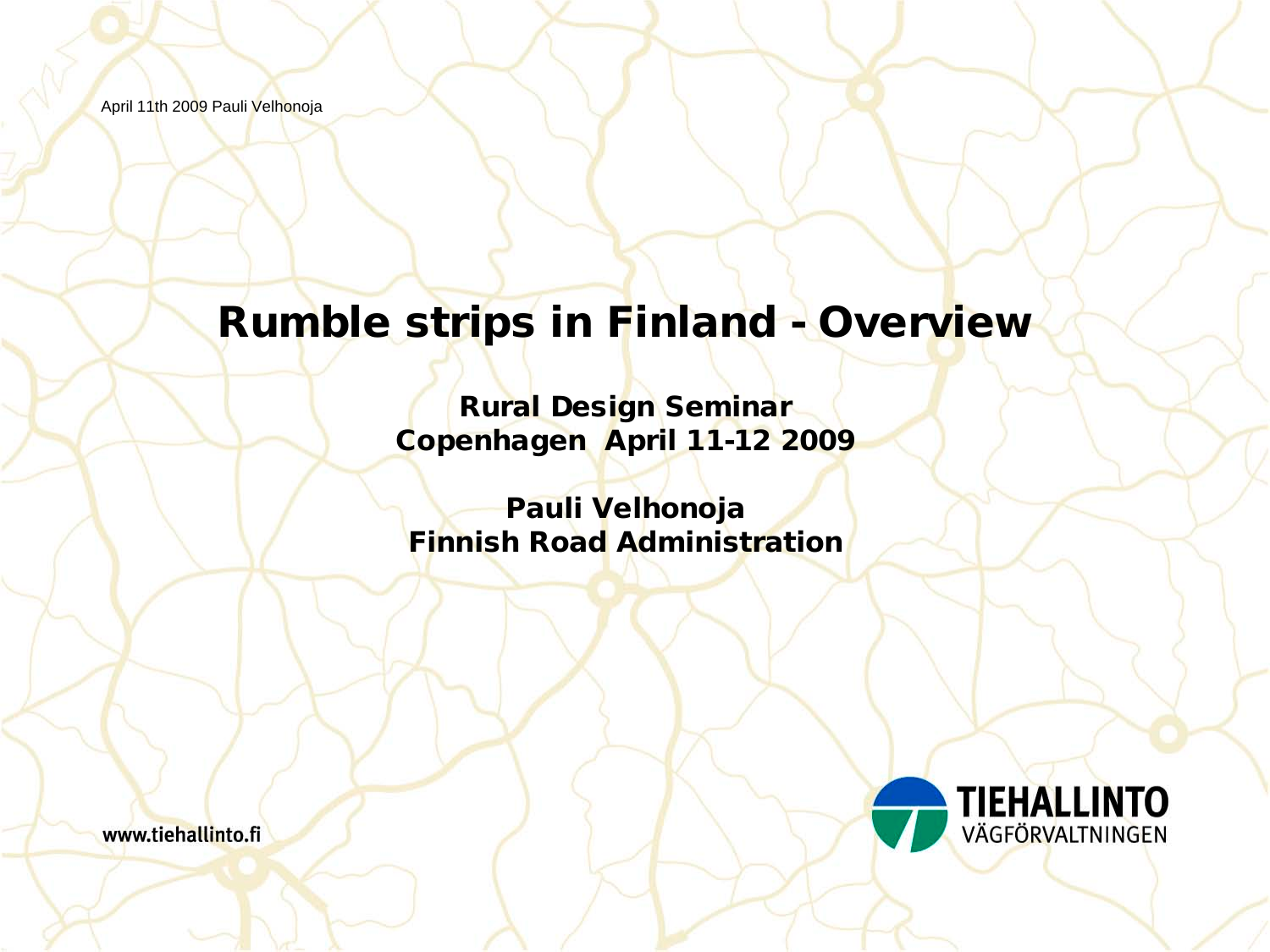## **Rumble strips In Finalnd**

#### **Overview , end 2008**

### **2-lane roads**

**centerline 4000 km ( milled 3500 km , pressed 500 km)**

**edge line 1000 km**

#### **Motorways and other roads with dual carriageways**

**600 km ( outer edgeline , partly on both sides )**

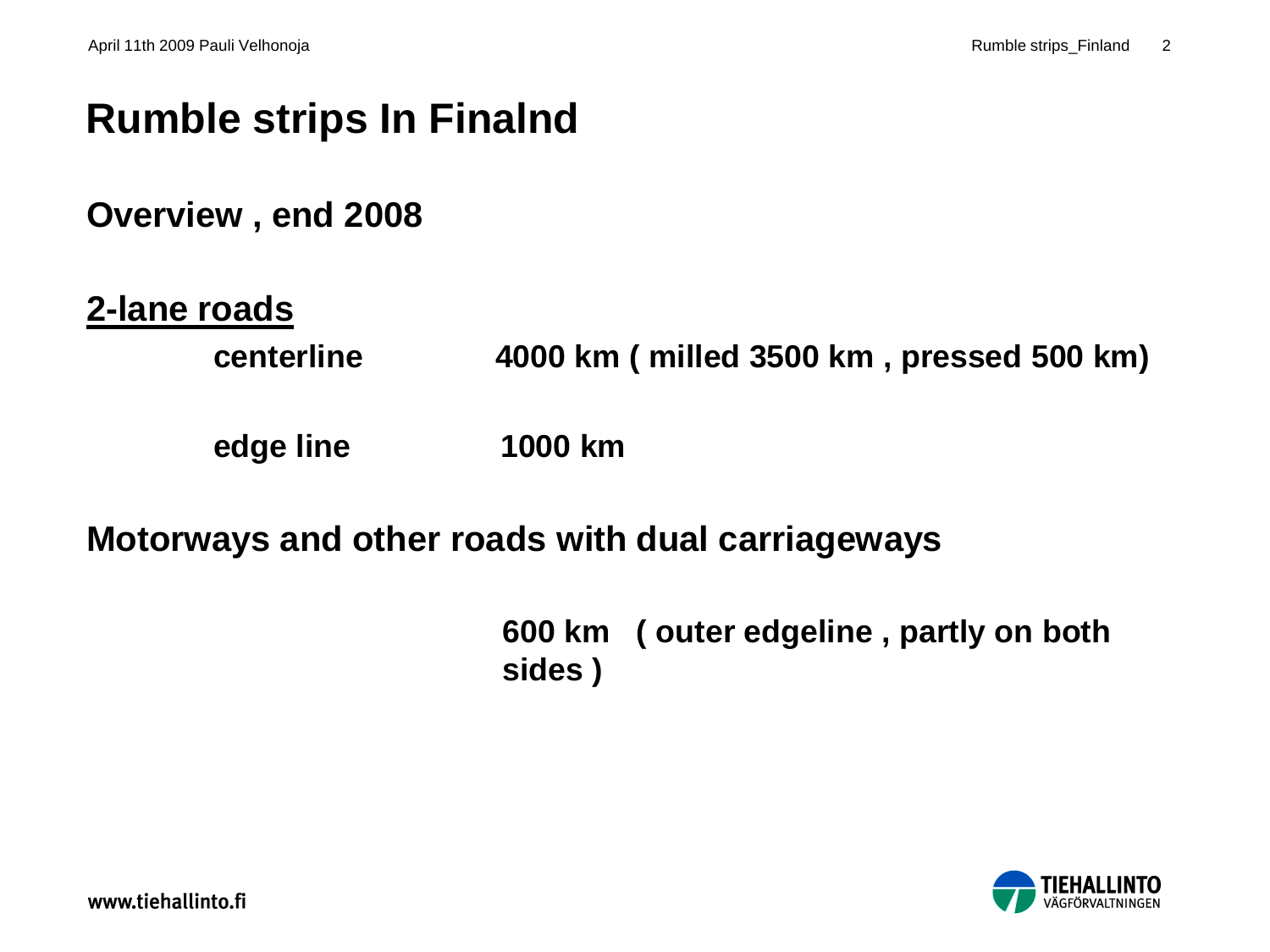## **Rumble strips \_ Finland**





Milled Pressed



www.tiehallinto.fi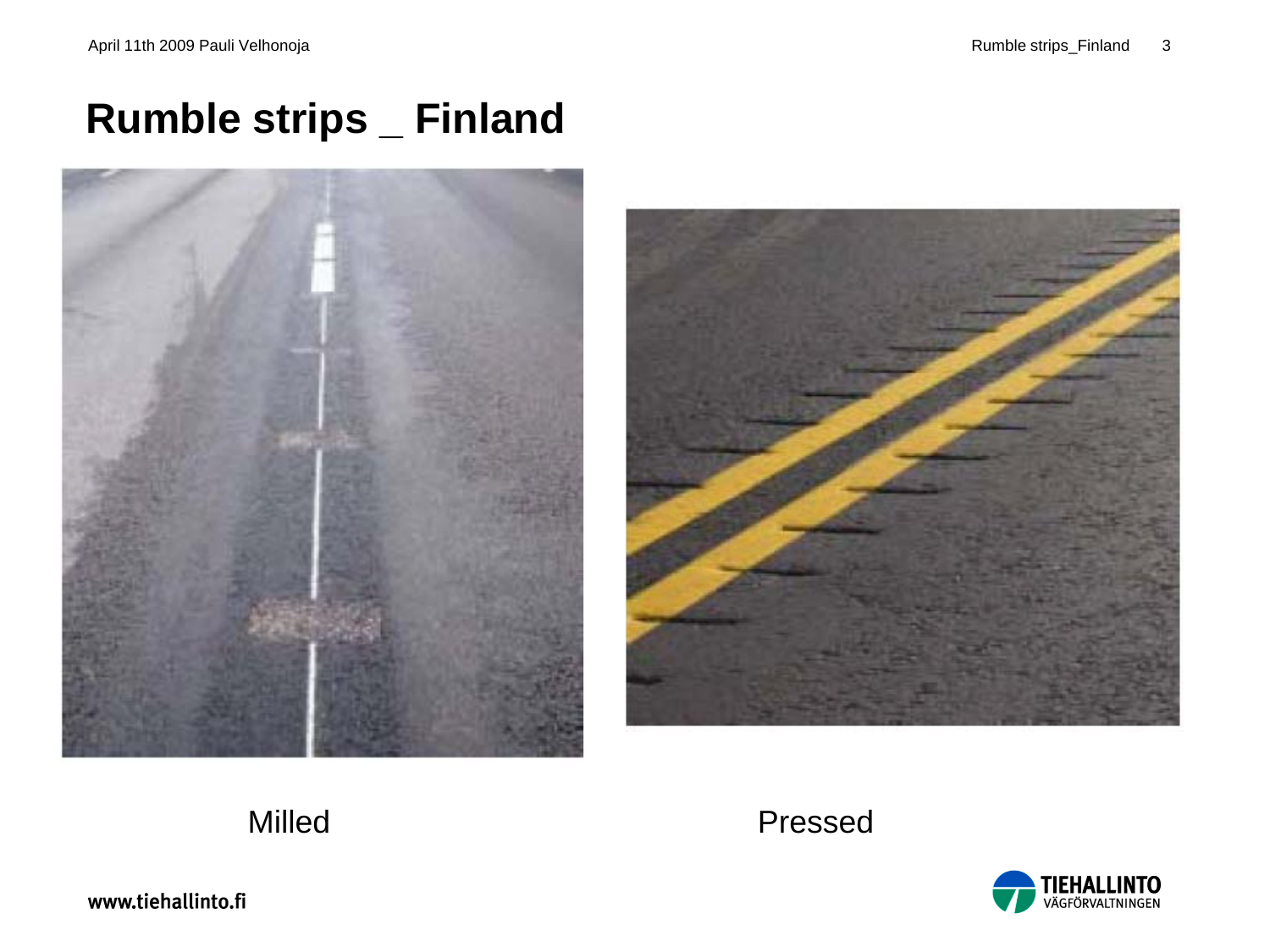## **Rumble strips In Finalnd**

### **Rumble strips are recommended**

**on all motorways and roads with dual carriageways outside built-up areas**

**on 2- line roads** 

**centerline , if AADT over 3000 vehicles edgeline if AADT over 4000 vehicles** 

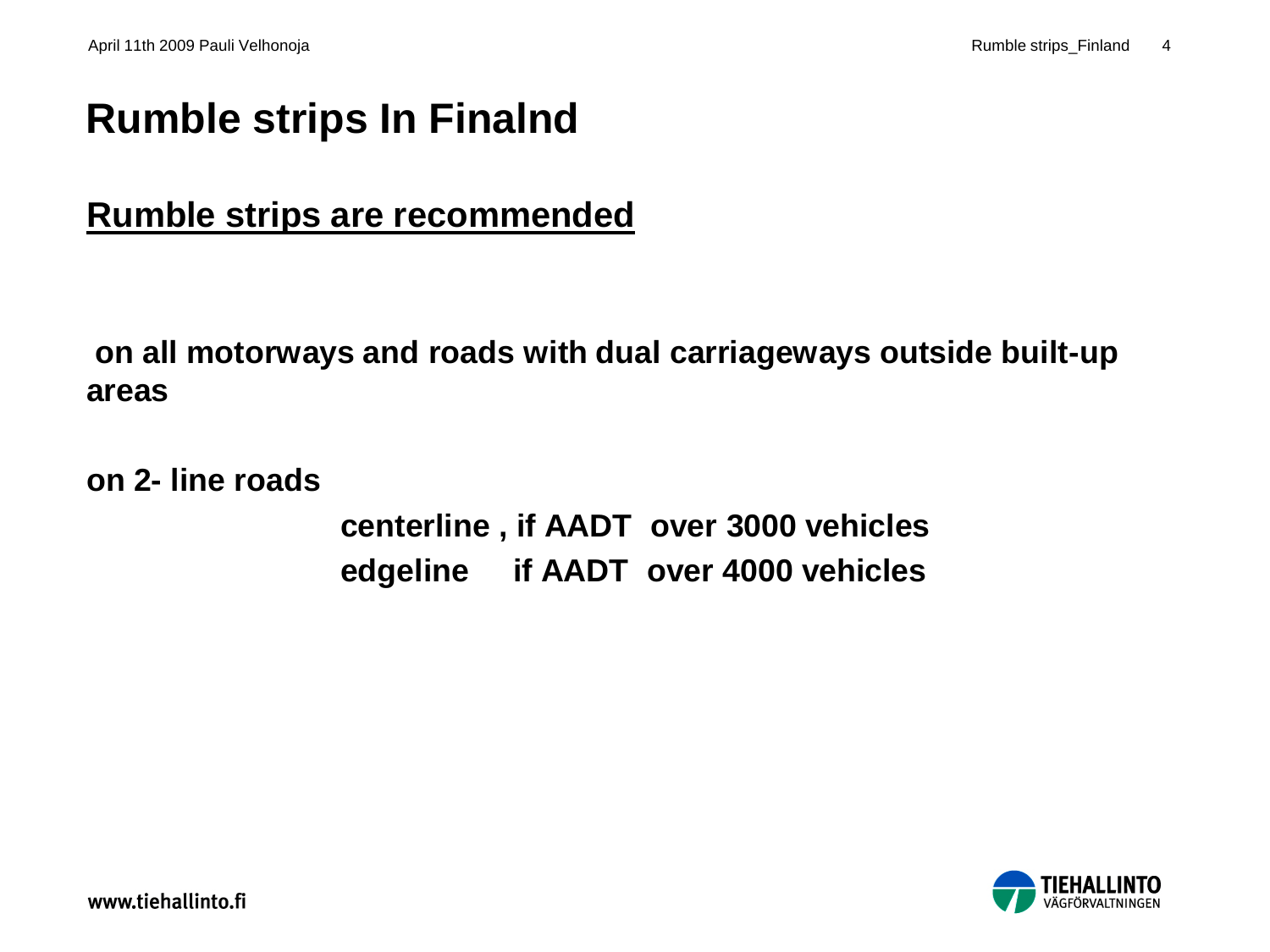Liite 1a

April 11th 2009 Pauli Velhonoja

#### **Milled rumble strips**

#### **Standard types**

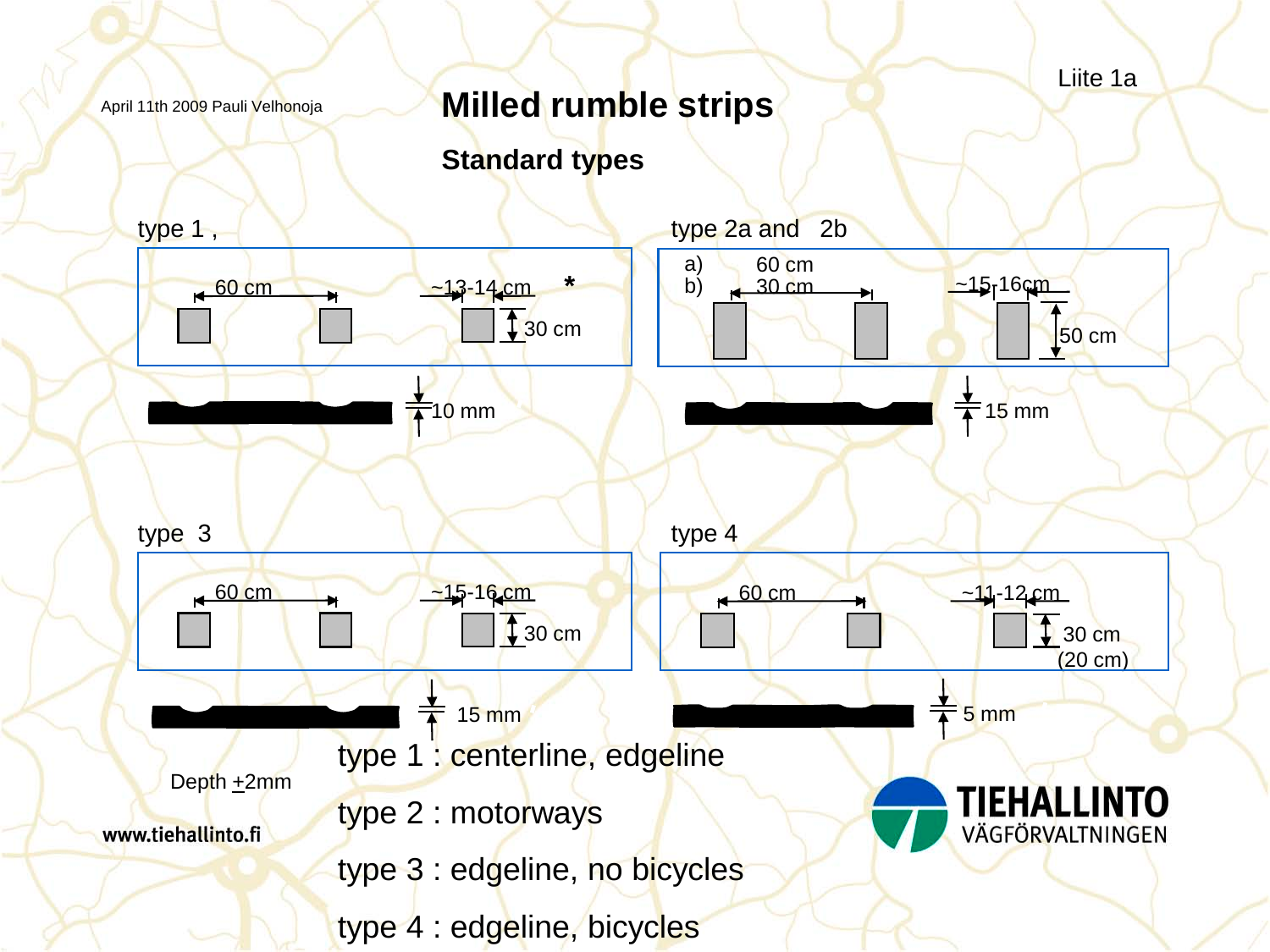## **Rumble strips in Finland**

**Questionaire 2007 ( 500 car drivers)**

- **90 % found no negative sides with rumble strips**
- **80% said traffic safety will be better**
- **8 % said they had avoided an accident because of rumble strips (!!)**

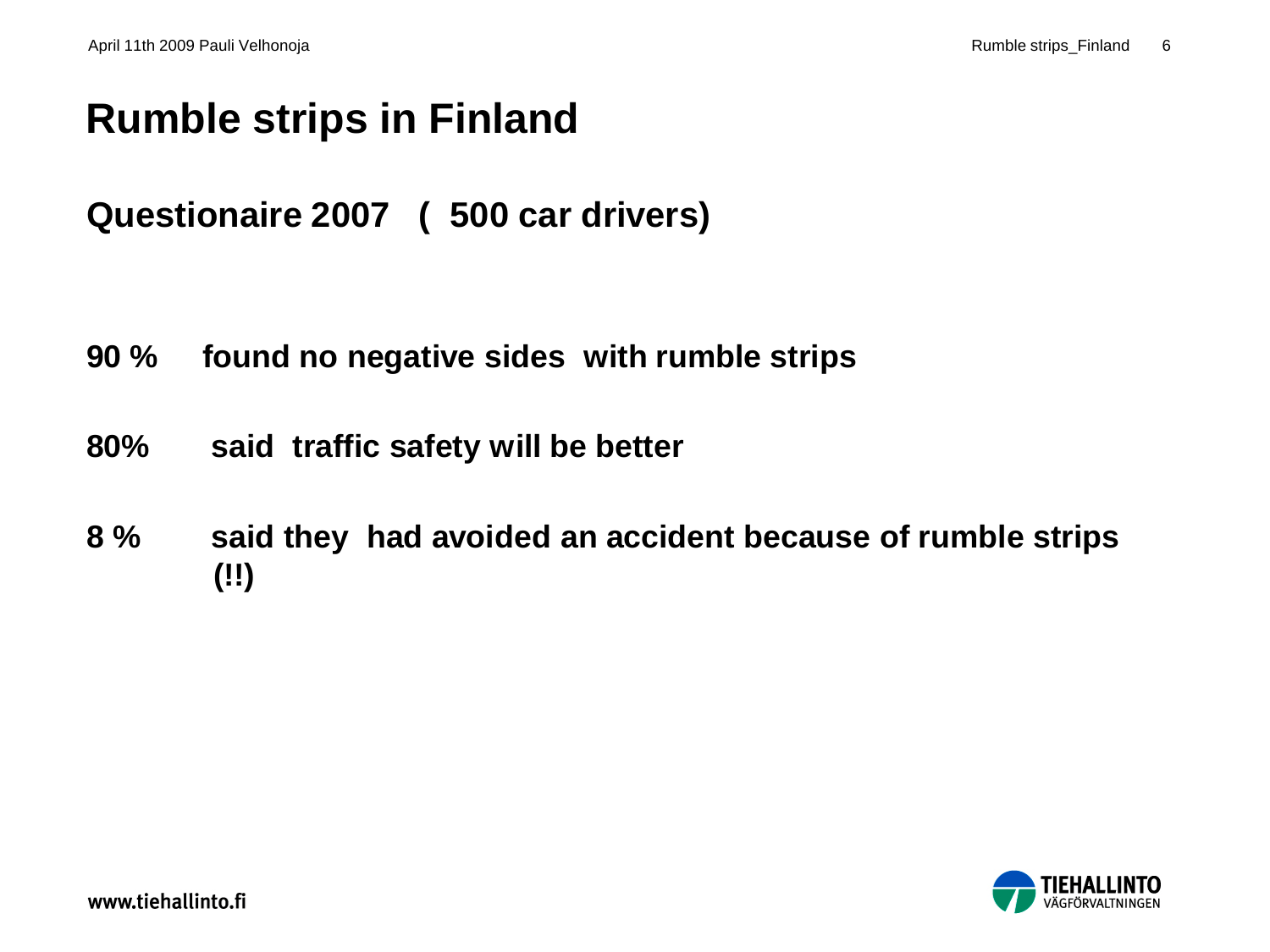## **Rumble strips In Finland**

**Effect on traffic safety?**

**alert sleepy drivers**

**reduce drifting outside driving lane**

**reduce speeds**

**reduce overtakings**

**Noise problem, complaints in the beginning No rumble strips on old pavement!** 

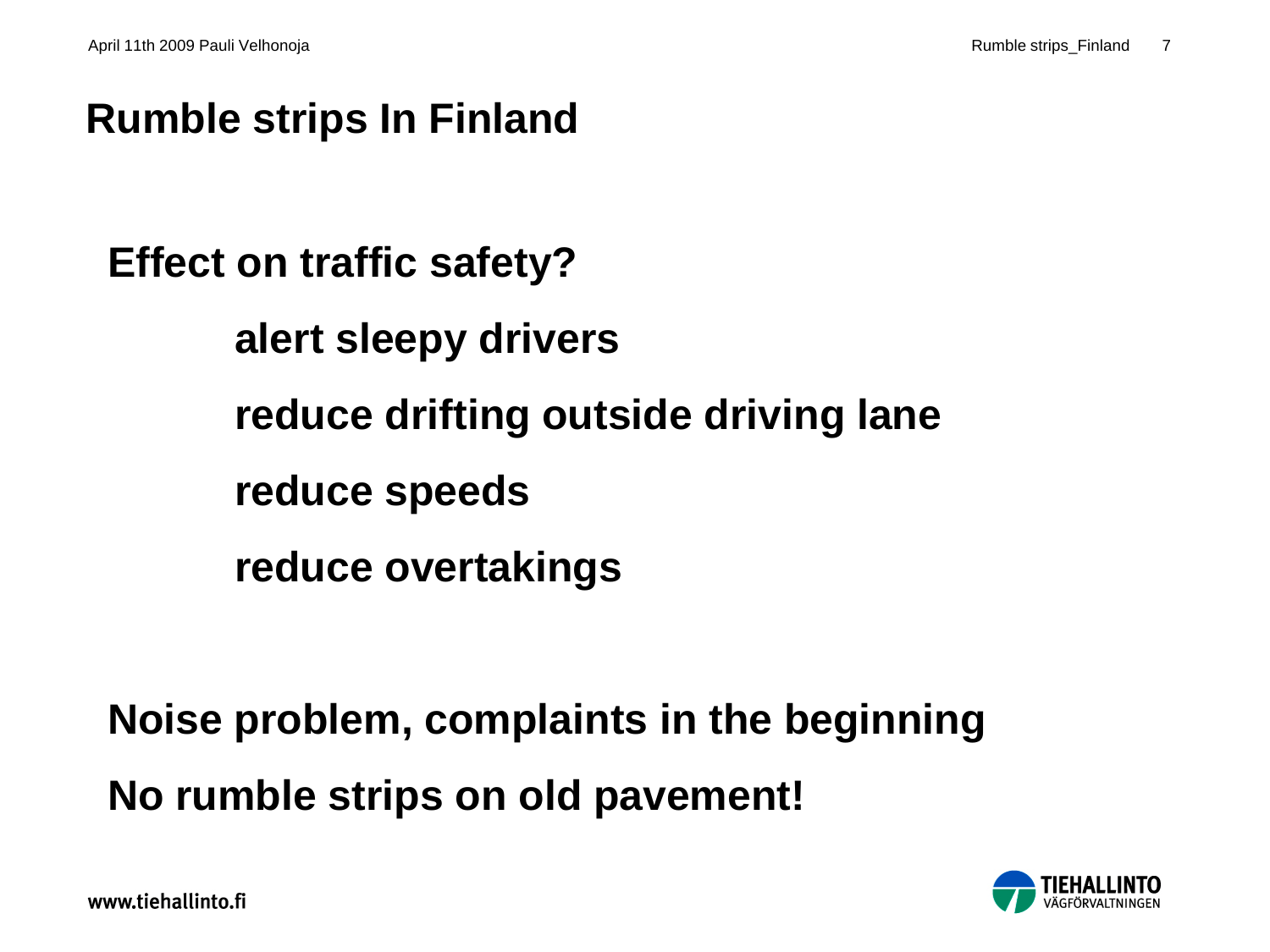## **Rumple strips \_ test sections 2007**

**Two test sections with rumble strips on center line and edge lines**

**Two –lane roads , 10 km long, speed limit 100 km/ h, AADT 4000 -6000**

**Before –after study Assumptions**

**effect on speeds decrease**

**effect on overtakings decrease**

**effect on lateral position on the lane more driving in the** 

**Hypothesis**

**middle of the lane**

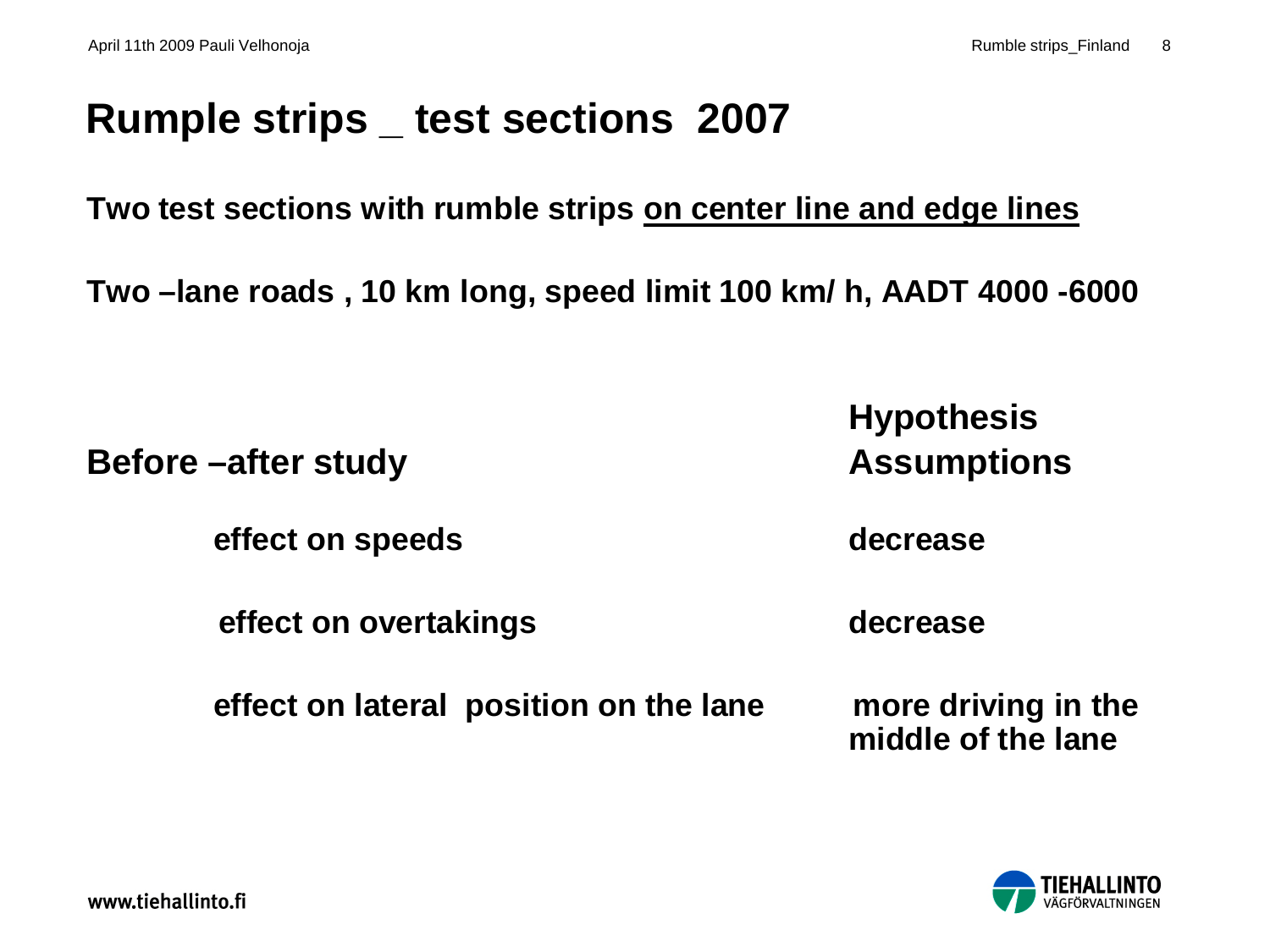April 11th 2009 Pauli Velhonoja **Rumble strips\_Finland** 9

# **Rumple strips \_ test sections 2007**

#### **Before – after study**

**Number of overtakings per vehicle Mo significant change** 

**Number on overtakings per km road No significant change**

**Lateral position on the lane**

**Mean spot speed No significant chance** 

**Mean travelling speed No significant change** 

**Tangent section Less driving on the road markings**

**Bend to the left Moving to the right (less driving on a set of the right control on a set of the right (less driving on**  $\blacksquare$ **) the center line marking**

**Bend to the right Moving to the left (less driving on the edge line)**

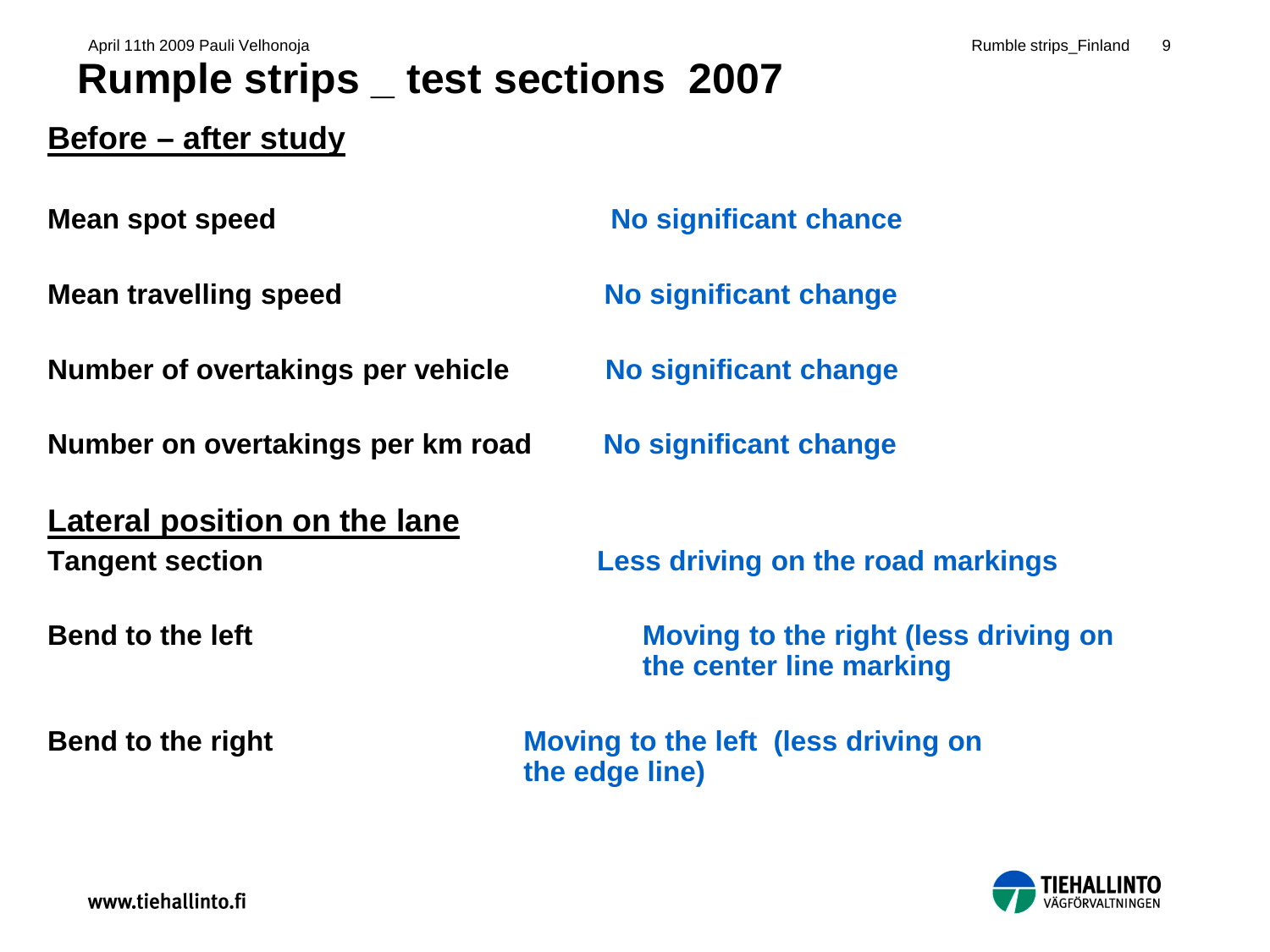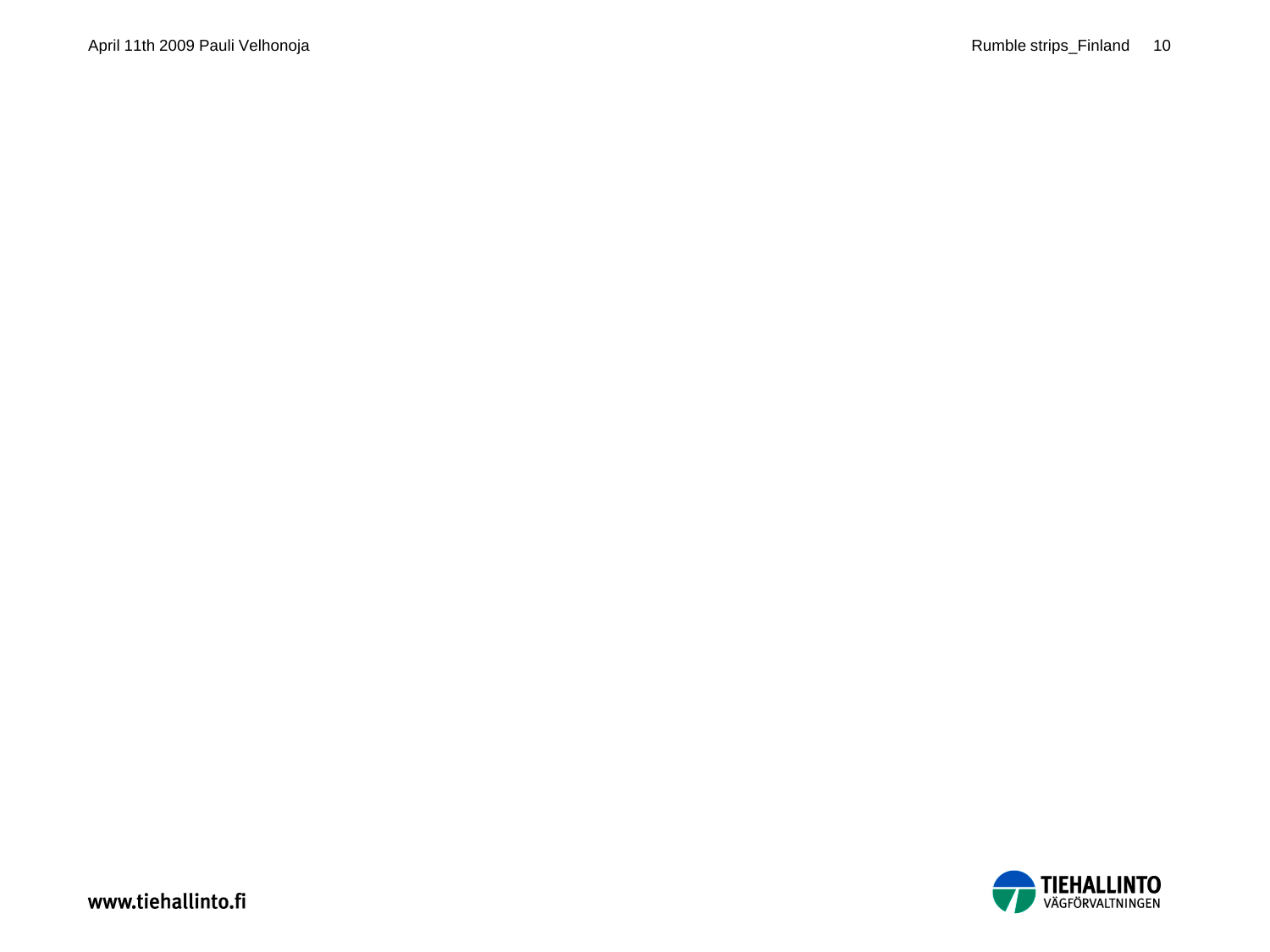#### **Rumble strips - Wide center line\_ Experiment 2009**





www.tiehallinto.fi